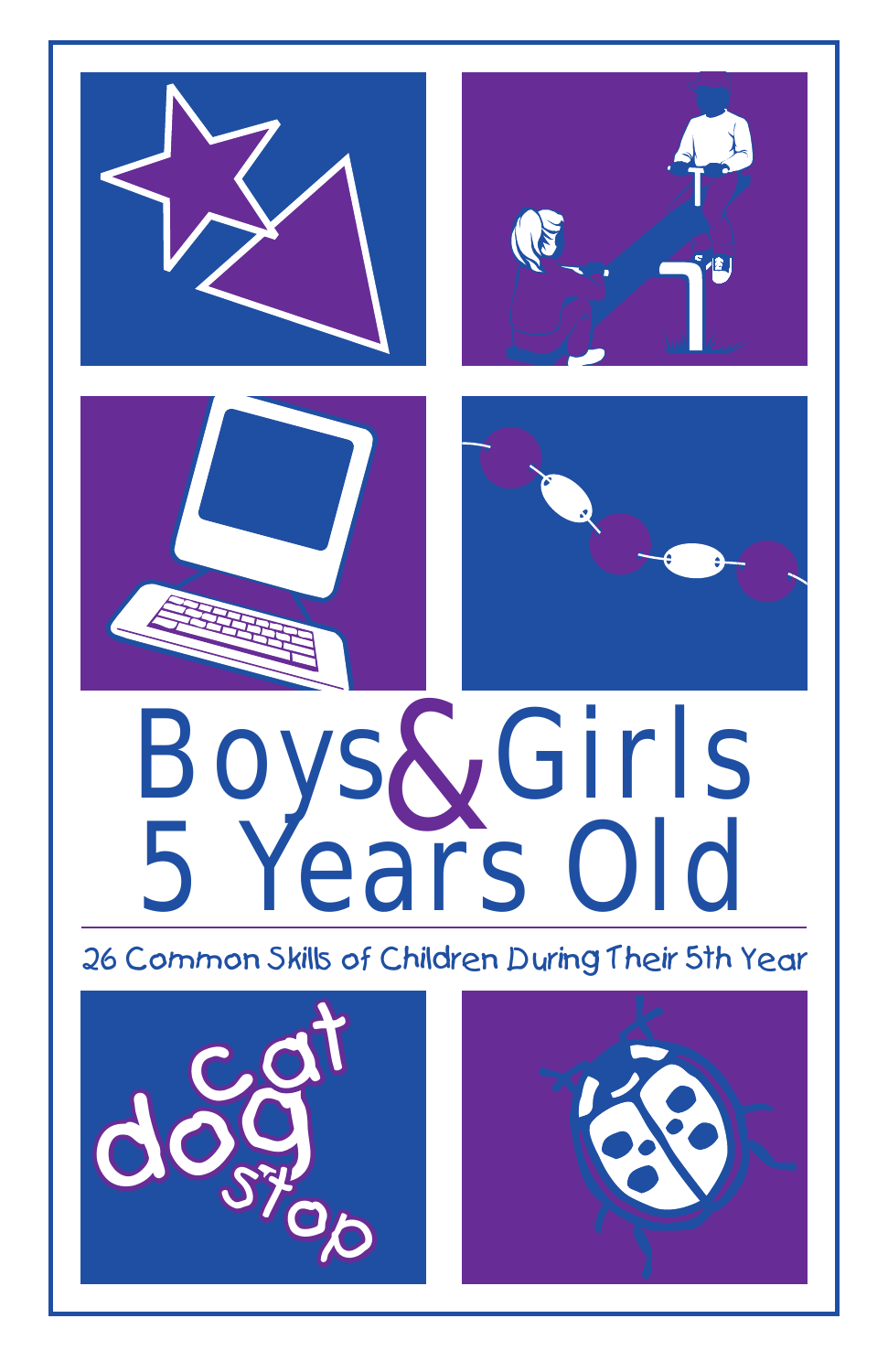# Young children are always learning.

They grow and develop at different rates, have different interests, and different experiences. This guide presents some of the skills most children are able to do during their 5th year.

### Use this guide to help.

Remember that some children will be able to do all of these things and more. Other children may be able to do many of the things listed but not be able to do others. Use this guide to help you observe your five-year-old. If you have questions about your child, speak to your pediatrician or a school teacher.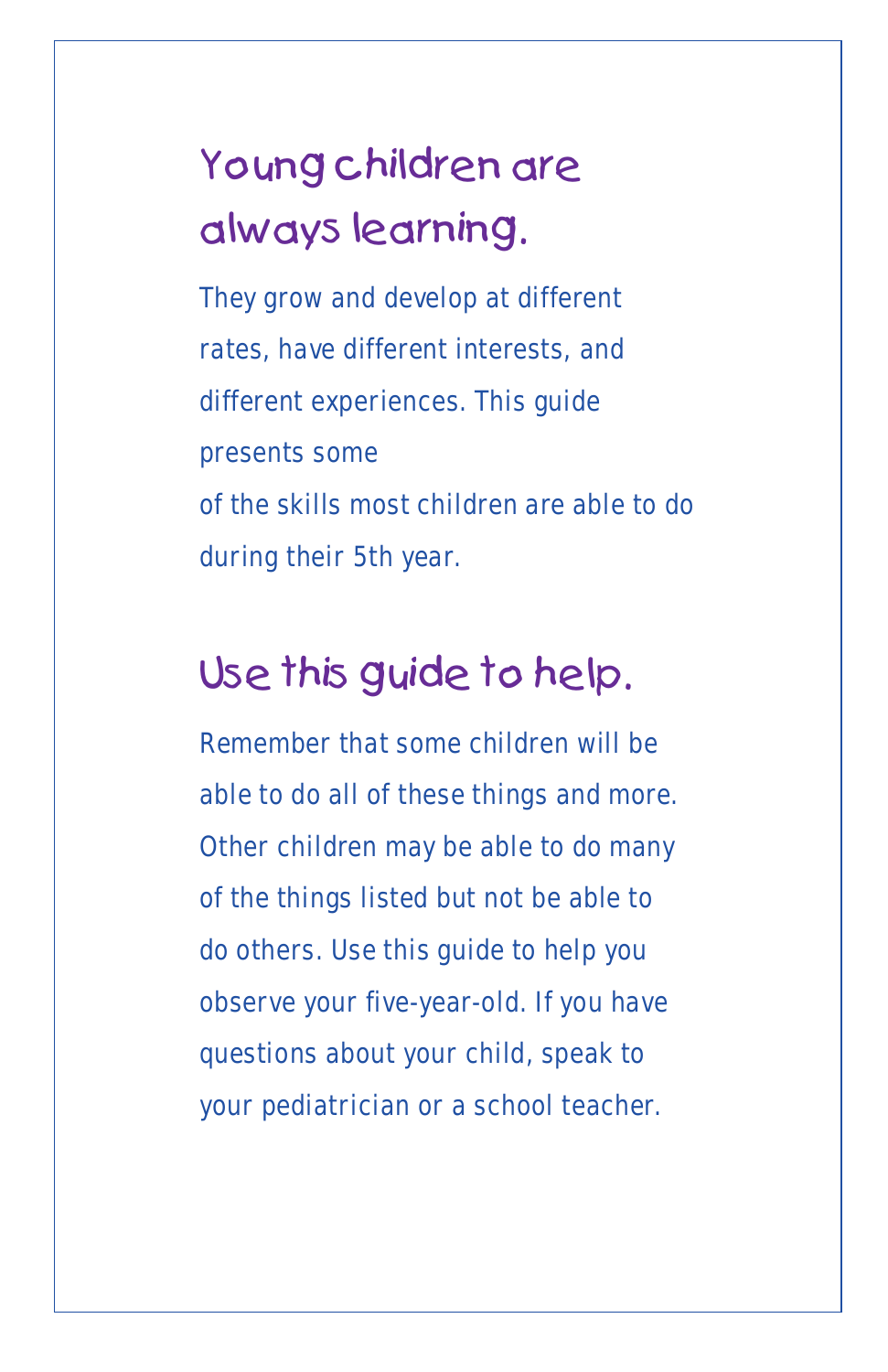# During the 5th year, a child ...

#### 1. Shows self confidence and independence

- joins a group of other children without feeling uncomfortable
- does not get mad when she/he makes mistakes in front of others •
- gets dressed for school with little help •

#### 2. Follows house rules and respects other's belongings

- knows not to take drinks into the living room •
- helps to carry the clothes to the laundry area
- asks others if she/he can play with their games •

#### 3. Accepts changes in routine

- gets ready to leave from grandma's house without complaining when told it's time to go •
- understands when the trip to the zoo must be rescheduled •

#### 4. Is curious and eager to learn and is willing to keep trying

- gets excited about new games and new books •
- asks questions to learn about things she/he does not know
- wants to try the new puzzle in the book and will spend a couple of days working on them
- asks for help (instead of quitting or getting angry)

#### 5. Plays and works well with other children and wants to make friends

- is willing to listen to the suggestions of other children
- will help another child to solve a problem
- is comfortable playing with new children
- wants to play nicely with other children so they can be friends

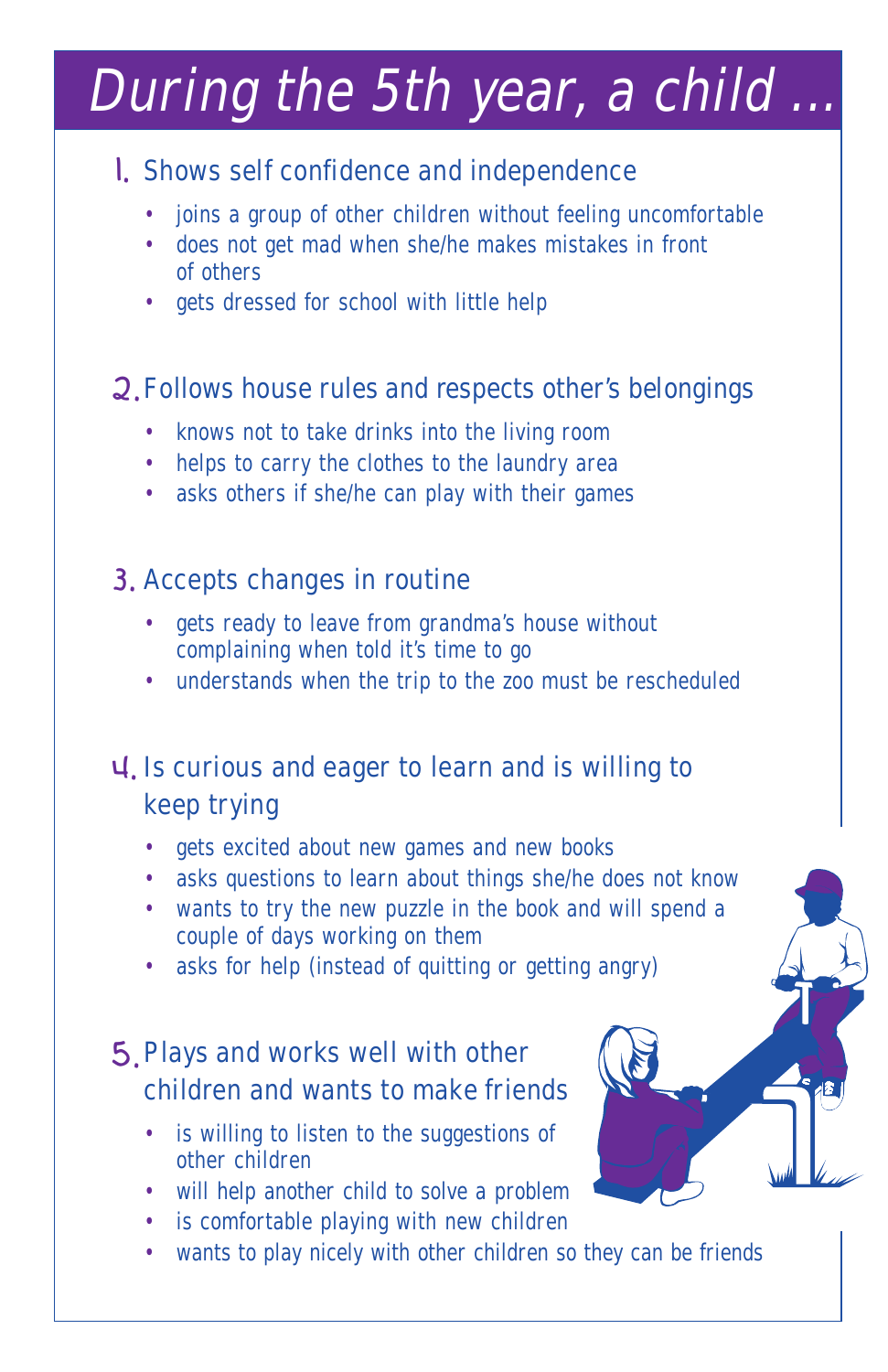#### Shows caring for other children 6.

- helps a child who has fallen off a bike
- asks the group to include the child who has been left out of the game
- is willing to take turns playing with a toy

#### Listens more carefully to conversations and can 7. follow a series of directions

- understands mom when she tells all of the children what they must do tonight before bed •
- can ask dad what he wants from the store, and when at the store, remember to get it

#### Speaks clearly and can get others 8. to understand her/his ideas



- can retell a story in the correct order •
- can answer the phone and give the message to mom
- asks questions that are clear and that help to figure out a problem

#### 9. Has good listening and remembering skills

- likes to listen to stories on tape and follow along with the book •
- tells what she/he thinks will happen next in the story
- can put on a play that is about the story she/he heard last night at bed time



#### Begins to understand some written 10.words

- knows all of the letters of the alphabet •
- asks how to spell words •
- knows familiar words like family member names, dog, cat, stop, go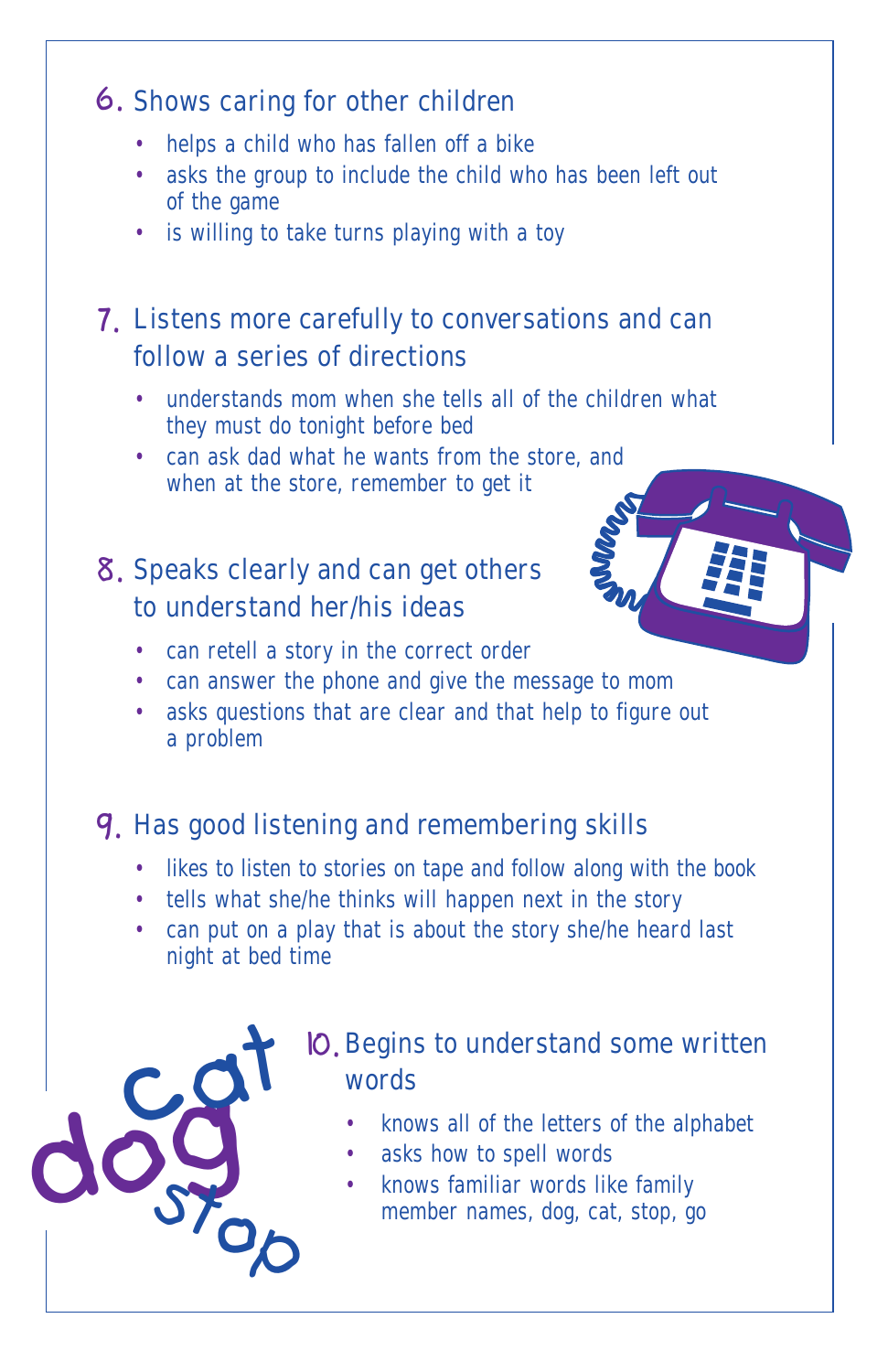#### Wants to solve math problems 11.

- guesses how many apples are in the bag and then counts them
- looks and decides if there are enough cookies for everyone to get one

#### Recognizes patterns and copies them 12.

• sees a pattern of colors of beads in a picture then strings beads to match

 $\prime$ 

 $\overline{Q}$ 

3 10

4

 $\eta$ 

5

6

 $\overline{\mathcal{S}}$ 

 $\overline{Q}$ 

9

 $\int_{\delta}$ 

- claps hands the same number of times as the pattern (two short claps then two long claps)
- arranges pencils in a line from smallest to largest

#### 13. Knows how to count and match the objects to the number

- shows that there are 5 books for the 5 family members
- sets the table with enough silverware for all who are eating lunch
- points on the calendar to count how many days until her/his birthday

#### Uses and names a variety of shapes 14.

- uses squares, circles and triangles in a drawing •
- explains that a square has four sides •
- uses shape words to name the block (this blue one is a circle) •

#### Starts to understand positions, comparisons 15.and measuring

- says that the book is closer to dad than to grandpa
- says to hang the new drawing above the older drawing
- tells you the purple cup holds more soda than the green cup
- likes to guess how many marbles the jar will hold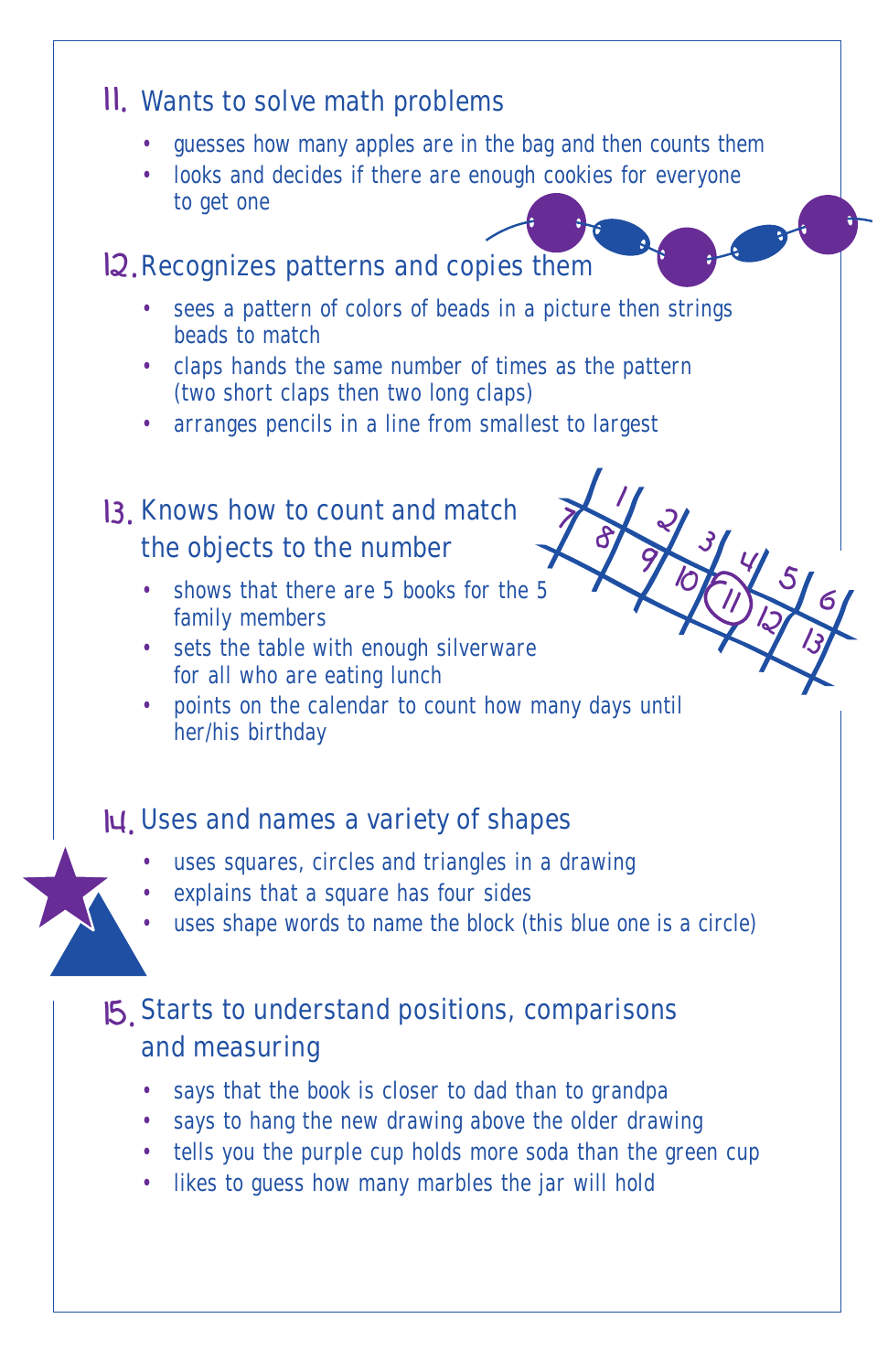#### 16. Enjoys exploring the world



- notices how bubbles move through the air •
- looks at the bicycle chain to see how it works •
- wonders why some fall leaves are yellow and some are red •
- watches insects crawl and fly •

#### 17. Develops an interest in examining and comparing

- starts a leaf collection •
- explores where animals live •
- explains why mixing red and yellow water makes orange water •

#### 18. Starts to notice how people look and act differently

- asks about people using wheelchairs or canes
- looks closely at people with different skin color or hair texture
- asks other children about foods that they are eating that look different

#### 19. Is curious about the differences in families and in people's jobs

- asks a lot of questions about family habits when visiting a friend •
- pretends to be a teacher or a police officer or a nurse •

#### 20. Becomes aware of technology

- wants to turn on the microwave
- begins to play learning games on the computer
- wants to set the VCR to record a movie

#### 21. Realizes the reasons for rules

- warns the neighbor not to cross the street because cars drive by very fast
- tells friends to put the books back on the shelf so that they will not bend
- will not let others litter because it hurts the earth •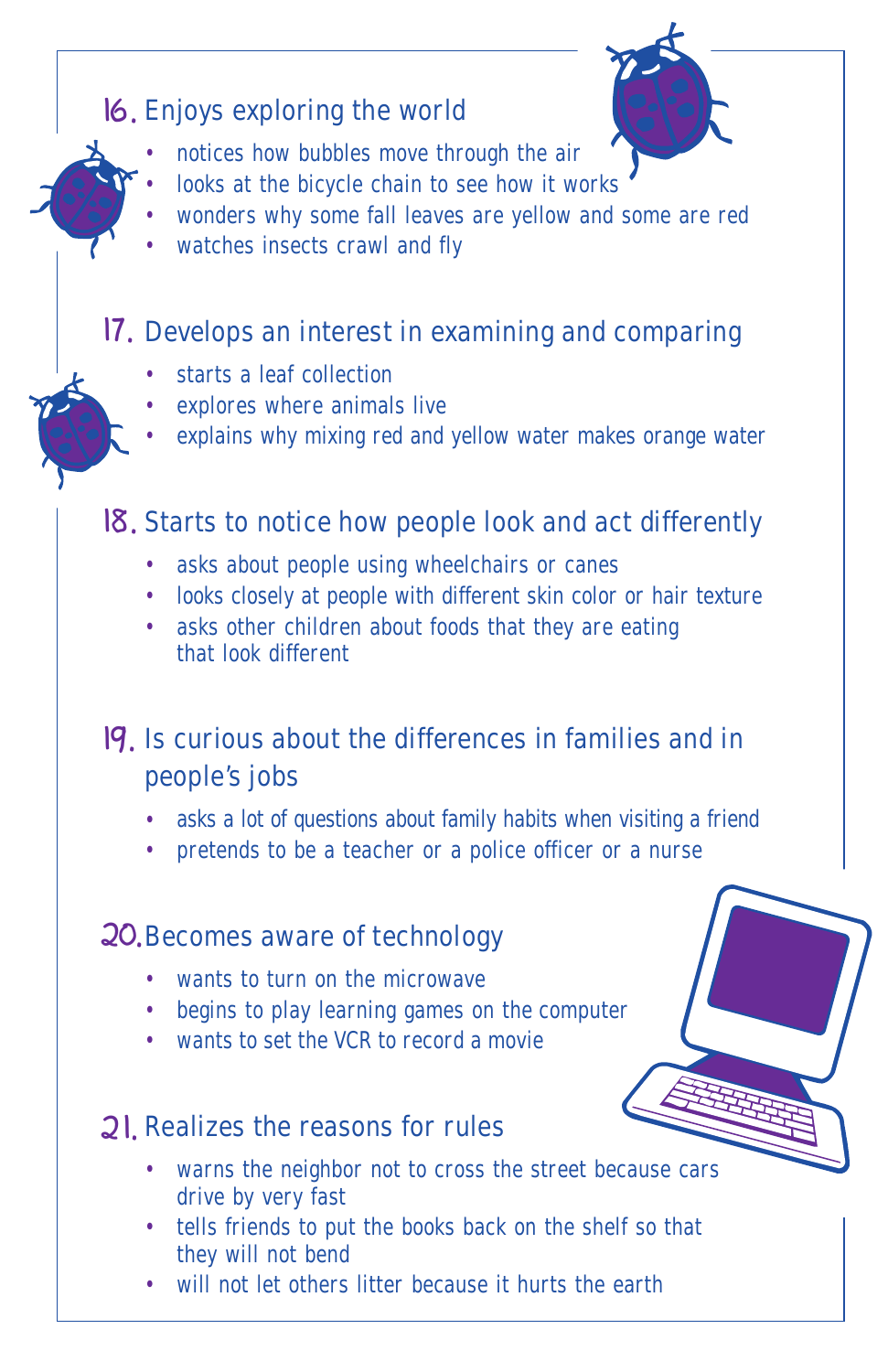#### 22. Has more control over balance and movement

- hops on one foot •
- walks up or down stairs while carrying some books
- skips and gallops smoothly to the rhythm of the music
- holds a pencil comfortably and uses the other hand to position the paper

#### Has good hand coordination 23.

- uses scissors, tape, and a stapler to make a great picture •
- hammers a nail into two pieces of wood •
- buttons a shirt and zips a jacket easily •

#### Takes care of some personal needs 24.

- can make a jelly sandwich
- wants to use the bathroom alone
- keeps track of her/his own shoes, toys, books

#### Enjoys being creative 25.

- makes a book, draws all the pictures and writes some words
- sings, claps and dances to the beat of a new song
- makes up a new song and hand movements to the song

#### 26. Shows real interest in the work of others

- looks at someone's drawing and says it must have taken a long time to draw •
- watches a friend put on a puppet show and thinks about how he is doing it
- tells her/his aunt that she did a really good job playing a song on the piano